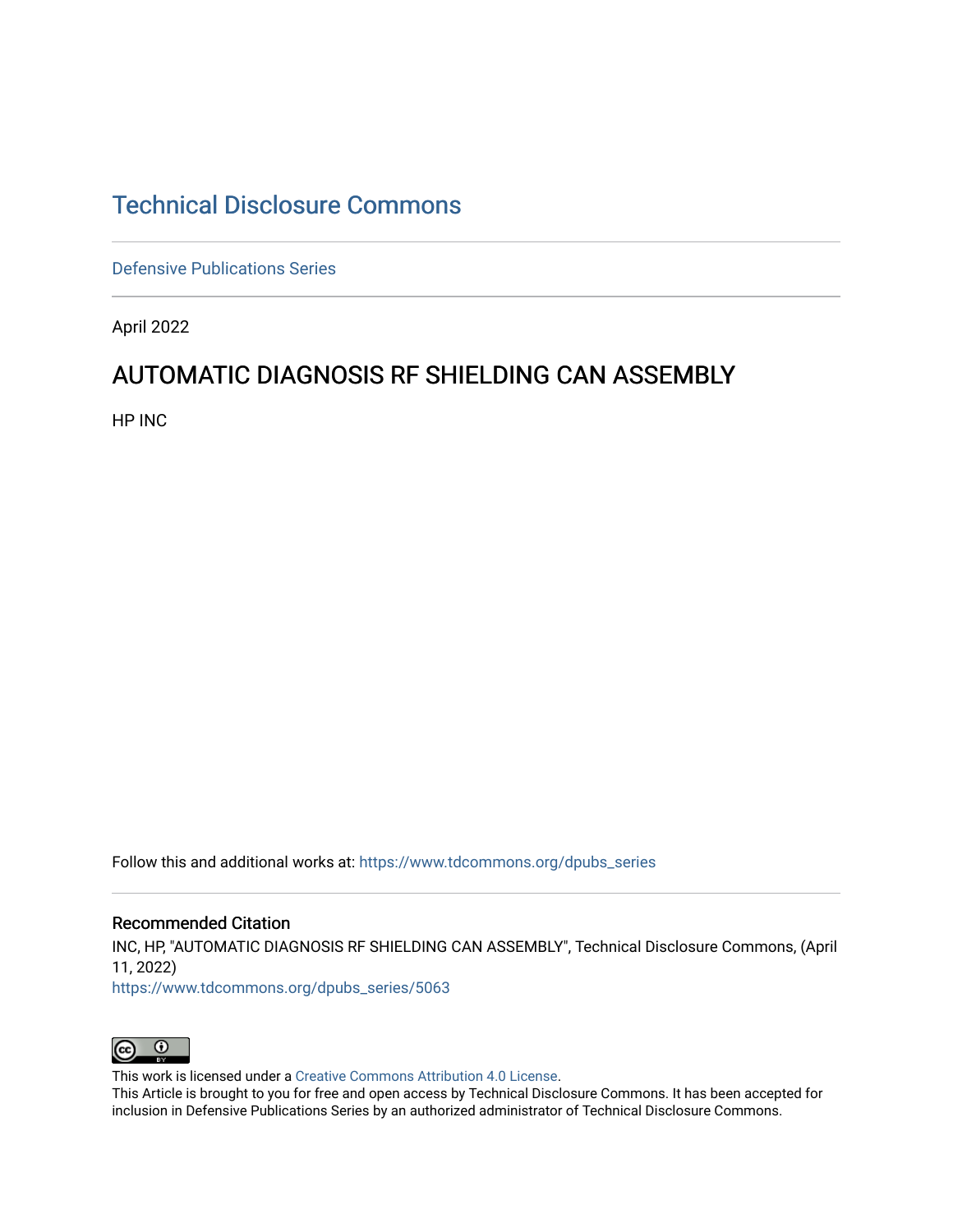# *Automatic diagnosis RF Shielding Can assembly*

# Abstract:

As there are several shielding can on the mother board, as shielding can is hard to be installed on the mother boards. Also shielding can is hard to be assembled by auto mechanical tool, but a bad assemble will cause more noise leakage from SSD, DDR memory, which will impact system antenna performance due to bad shielding can assembly, especially the common shielding can in the notebook design is not SMT, but manual assembled due to the shielded components (SSD/DDR modules) can be swapped and easy to be repaired.

## Problem Solved:

This disclosure tells a method to allow SW diagnosis if the shielding can on mother board is not correctly assembled.

Which helps to mitigate the assemble issue especially some repair place especially lots of place doesn't have the ability to test antenna performance to confirm the assemble performance.

# Prior Solutions:

The previous solution, operator is manual check the shielding can is installed correctly or not by their eye or antenna test in system level.

# Descriptions:

In traditional shielding can is design with rectangle shape like right white blocks, DDR, SSD To design the pads nearing the corner of shielding can which is connecting to EC via resister and placement could be for below Fig 1 and 2 as example



*Figure 2. Sensing PAD inside the same rectangle of the ground ring*

Mechanical design shielding can structure (e.g., conductive sponge) which with the ability can short the pad nearing the corners to ground ring.